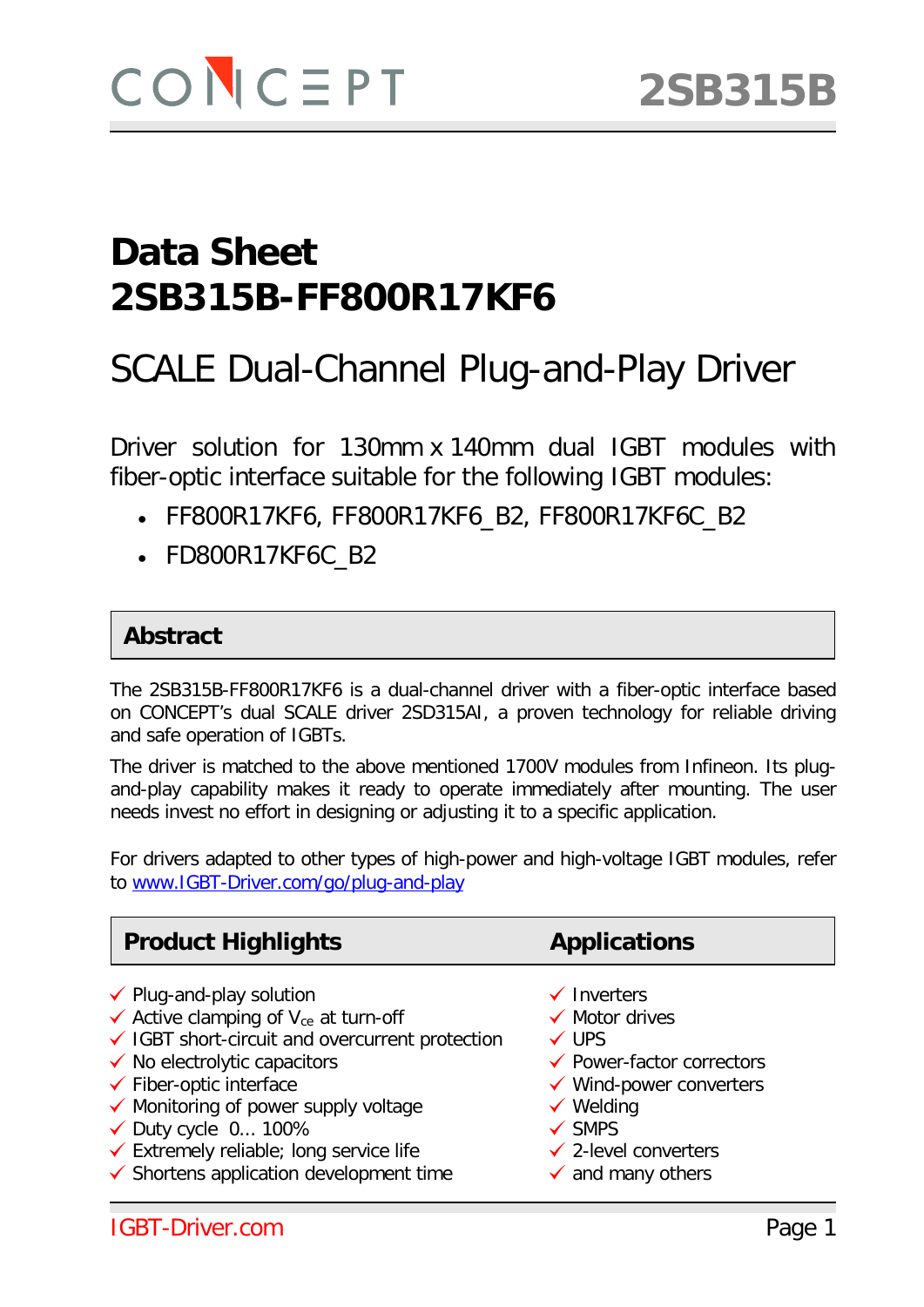

### **Important: Please refer to the relevant manuals!**

**This data sheet contains only product-specific data. A detailed description, must-read application notes and general data applicable to this driver family are found in: "Description and Application Manual for 2SB315B SCALE Plug-and-play IGBT Driver".**

See [www.IGBT-Driver.com/go/2SB315B](http://www.igbt-driver.com/go/2SB315B) 

#### **Dimensions**

Dimensions: 130 x 145 mm, 21 mm height (30 mm with connector X1 and flat cable).

Mounting principle: Connected to IGBT module with screws.

#### **Fiber Optics Interfaces**

| <b>Interface</b>              | <b>Remarks</b>                        | Part type $#$     |
|-------------------------------|---------------------------------------|-------------------|
| Drive signal input (Standard) | Fiber-optic receiver (Notes 14,15)    | <b>HFBR-2522</b>  |
| Drive signal input (Opt. 01)  | Fiber-optic receiver (Notes 14,17)    | <b>HFBR-2412Z</b> |
| Status output (Standard)      | Fiber-optic transmitter (Notes 14,16) | <b>HFBR-1522</b>  |
| Status output (Opt. 01)       | Fiber-optic transmitter (Notes 14,18) | <b>HFBR-1412Z</b> |

#### **Absolute Maximum Ratings**

| <b>Parameter</b>                | <b>Remarks</b>      |       | Min Max | <b>Units</b> |
|---------------------------------|---------------------|-------|---------|--------------|
| Supply voltage $V_{DC}$         | VDC to GND (Note 1) | O     | 16      | V            |
| Supply voltage $V_{DD}$         | VDD to GND          | 0     | 16      |              |
| Gate peak current $I_{out}$     | Note 6              | $-15$ | $+15$   | A            |
| Average supply current $I_{DC}$ | Notes 2,3           |       | 500     | mA           |
| Output power per gate           | Note 3              |       |         | W            |
| Switching frequency             | Note 3              |       | 10      | kHz          |
| DC-link voltage                 | Note 4              |       | 1200    | V            |
| Operating temperature           | Note 3              | -40   | $+85$   | $^{\circ}C$  |
| Storage temperature             |                     | $-40$ | $+90$   | $^{\circ}C$  |

All data refer to +25°C and  $V_{DC}$  = 15V unless otherwise specified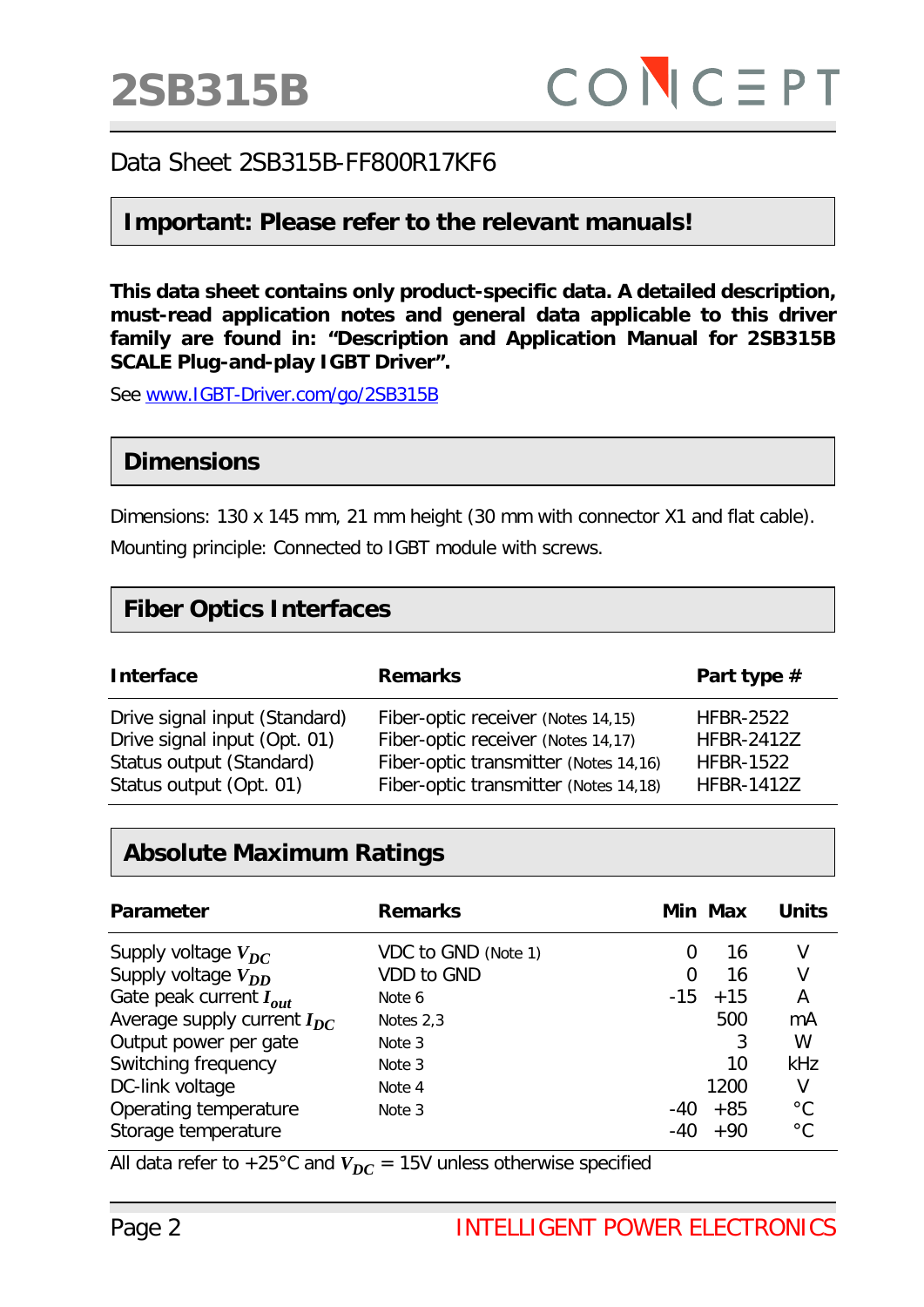

#### **Electrical Characteristics**

| <b>Power supply</b>                 | <b>Remarks</b>                | Min Typ. Max | <b>Units</b> |
|-------------------------------------|-------------------------------|--------------|--------------|
| Nominal supply voltage $V_{DC}$     | To GND (Note 1)               | 15           | $V_{dc}$     |
| Supply current $I_{DC}$             | Without load                  | 80           | mA           |
| Supply current $I_{DC}$             | At 10 kHz switching frequency | 500          | mA           |
| Efficiency η                        | Internal DC/DC converter      | 85           | %            |
| Nominal supply voltage $V_{DD}$     | <b>To GND</b>                 | 15           | $V_{dc}$     |
| Supply current $I_{DD}$             | Without load                  |              |              |
|                                     | Standard                      | 90           | mA           |
|                                     | Opt. 1                        | 130          | mA           |
| Supply current $I_{DD}$             | At 10 kHz switching frequency |              |              |
|                                     | Standard                      | 96           | mA           |
|                                     | Opt. 1                        | 136          | mA           |
| <b>Power supply monitoring</b>      | <b>Test conditions</b>        | Min Typ. Max | <b>Units</b> |
| Turn-on threshold $V_{th}$          | Note 5                        | 10.6         | $V_{dc}$     |
| Hysteresis on/off                   | Note 5                        | 0.6          | $V_{dc}$     |
| <b>Short circuit protection</b>     | <b>Remarks</b>                | Min Typ. Max | units        |
| $V_{ce}$ -monitoring threshold      | Betw. aux. terminals          | 4.3          | V            |
| Response time                       | Note 7                        | 12           | $\mu$ S      |
| <b>Blocking time</b>                | After failure (Note 8)        | 1            | $\mathsf{S}$ |
| <b>Timing characteristics</b>       | <b>Test conditions</b>        | Min Typ. Max | <b>Units</b> |
| Turn-on delay $t_{pd(on)}$          | Note 9                        | 420          | ns           |
| Turn-off delay $\bar{t}_{pd(off)}$  | Note 9                        | 550          | ns           |
| Output rise time $t_{r(out)}$       | Gx to Ex (Note 10)            | 150          | ns           |
| Output fall time $t_{f(out)}$       | Gx to Ex (Note 10)            | 80           | ns           |
| Dead time between outputs           | Half-bridge mode              | 2.5          | $\mu$ S      |
| <b>Gate outputs</b>                 | <b>Test conditions</b>        | Min Typ. Max | <b>Units</b> |
| Turn-on gate resistor $R_{q(0n)}$   |                               | 1.8          | Ω            |
| Turn-off gate resistor $R_{q(off)}$ |                               | 5.6          | Ω            |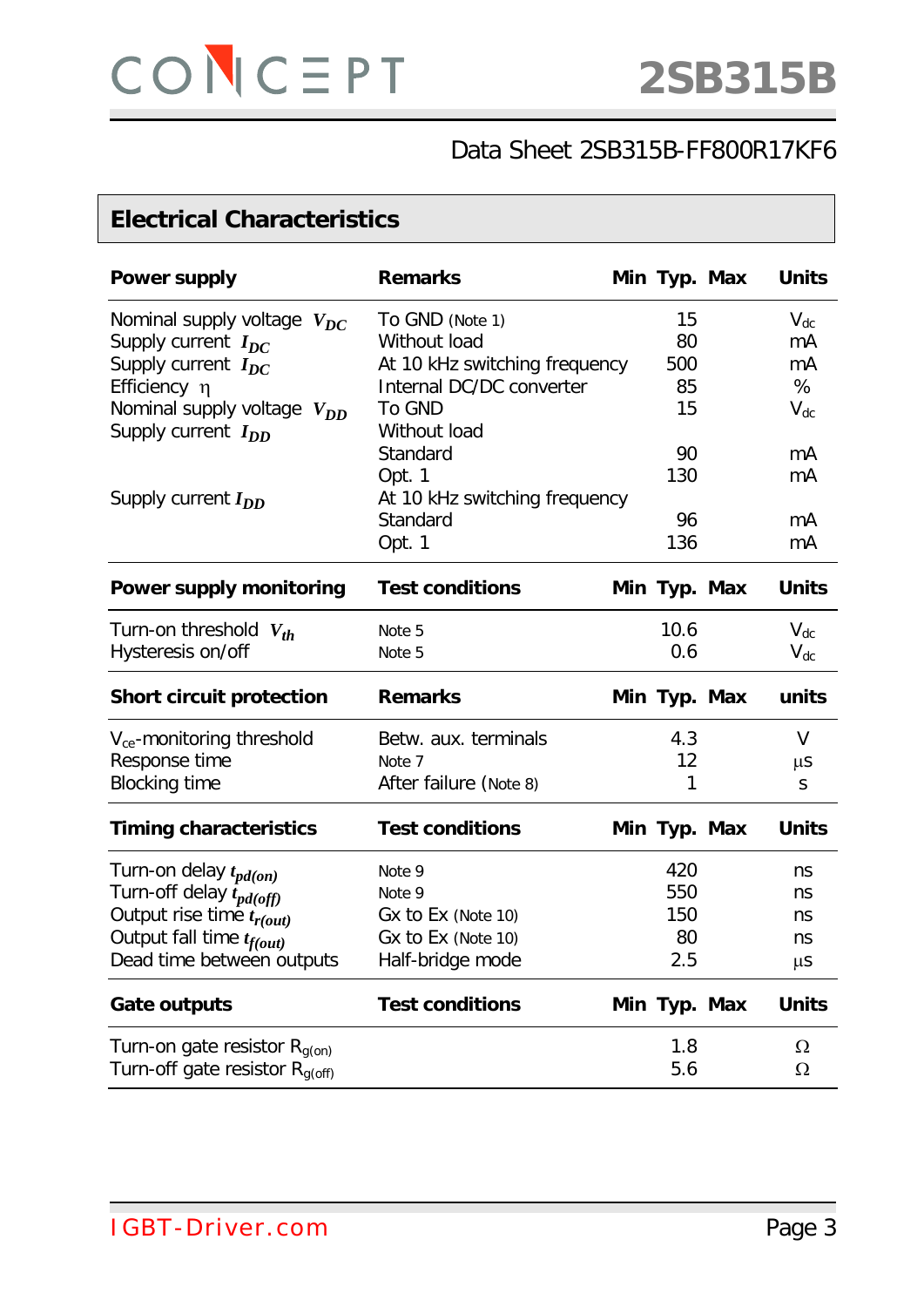| <b>Electrical insulation</b>                        | <b>Test conditions</b>          |     | Min Typ. Max |      | <b>Units</b>  |
|-----------------------------------------------------|---------------------------------|-----|--------------|------|---------------|
| Operating voltage                                   | Continuous or repeated (Note 4) |     |              | 1200 | $V_{dc}$      |
| Test voltage                                        | 50 Hz/1 min (Note 11)           |     |              | 4000 | $V_{AC(eff)}$ |
| Partial discharge extinction volt. IEC270 (Note 12) |                                 |     | >1700        |      | $V_{AC(pk)}$  |
| Creep path input-output                             |                                 |     | 20           |      | mm            |
| Creep path output-output                            |                                 |     | 25           |      | mm            |
| Maximum dV/dt at dV=1000 V                          | Note 13                         | 100 |              |      | $kV/ \mu s$   |

All data refer to +25°C and  $V_{DC}$  = 15 V unless otherwise specified

#### Footnotes to the key data

- 1) The drivers have a zener diode on each channel for over-voltage protection. When the feed voltage exceeds 16V, this protection may be exposed to thermal overload.
- 2) If the specified power consumption is exceeded, this indicates an overload of the DC/DC converter. It should be noted that these DC/DC converters are not protected against overload.
- 3) Application-specific self-heating of gate drivers and IGBT modules, especially at high switching frequency, must be taken into account. As a rule, the switching frequency is limited due to the switching losses of the IGBT modules. Because CONCEPT cannot predict how the drivers will be incorporated in the user's application, no binding recommended value for self-heating and thus for the maximum useable output power can be made. Users are therefore recommended to check the gate driver's ambient temperature within the system.
- 4) This limit is due to active clamping. Refer to the "Description and Application Manual for 2SB315B SCALE Dual-Channel Plug-and-play IGBT Driver".
- 5) Under-voltage monitoring of the supply voltage to the gate driver. If the voltage drops below this limit, the power modules are switched off.
- 6) The gate current is limited by the gate resistors located on the driver.
- 7) Pulse width of the direct output of the gate drive unit (excluding the delay of the gate resistors).
- 8) The typical blocking time after an error is 1 second. Versions with other blocking times may also be supplied if required.
- 9) Measured from the transition of the turn-on or turn-off command at the host controller to direct output of the gate drive unit (excluding the delay of the gate resistors).
- 10) Refers to the direct output of the gate drive unit (excluding the delay of the gate resistors).
- 11) The test voltage of 4000  $V_{\text{ac(rms)}}$ /50Hz may be applied only once during one minute. It should be noted that with this (strictly speaking obsolete) test method, some (minor) damage occurs to the insulation layers due to the partial discharge. Consequently, this test is not performed at CONCEPT as a series test. In the case of repeated insulation tests (e.g. module test, equipment test, system test), the subsequent tests should be performed with a lower test voltage: the test voltage is reduced by 400V for each additional test. The more modern if more elaborate partial-discharge measurement is preferable to such test methods as it is almost entirely non-destructive.
- 12) The partial discharge is not measured for the standard types. Tested and selected types with guaranteed partial-discharge immunity can be supplied for applications with maximum requirements and higher operating voltages (such as railroad applications).
- 13) This specification guarantees that the drive information will be transferred reliably even at a high DC-link voltage and with ultra-fast switching operations.
- 14) The transceivers required at the host controller side are not delivered with the gate driver. It is recommended to use the same types as used in the gate driver. For product information refer to [www.IGBT-Driver.com/go/fiberoptics](http://www.igbt-driver.com/go/fiberoptics)
- 15) The recommended transmitter current at the host controller is 30-35mA, suitable for plastic optic fibers with a length of less than 2.5 meters. Higher current may increase jitter or delay at turn-off.
- 16) The transmitter current at the gate driver is about 29mA.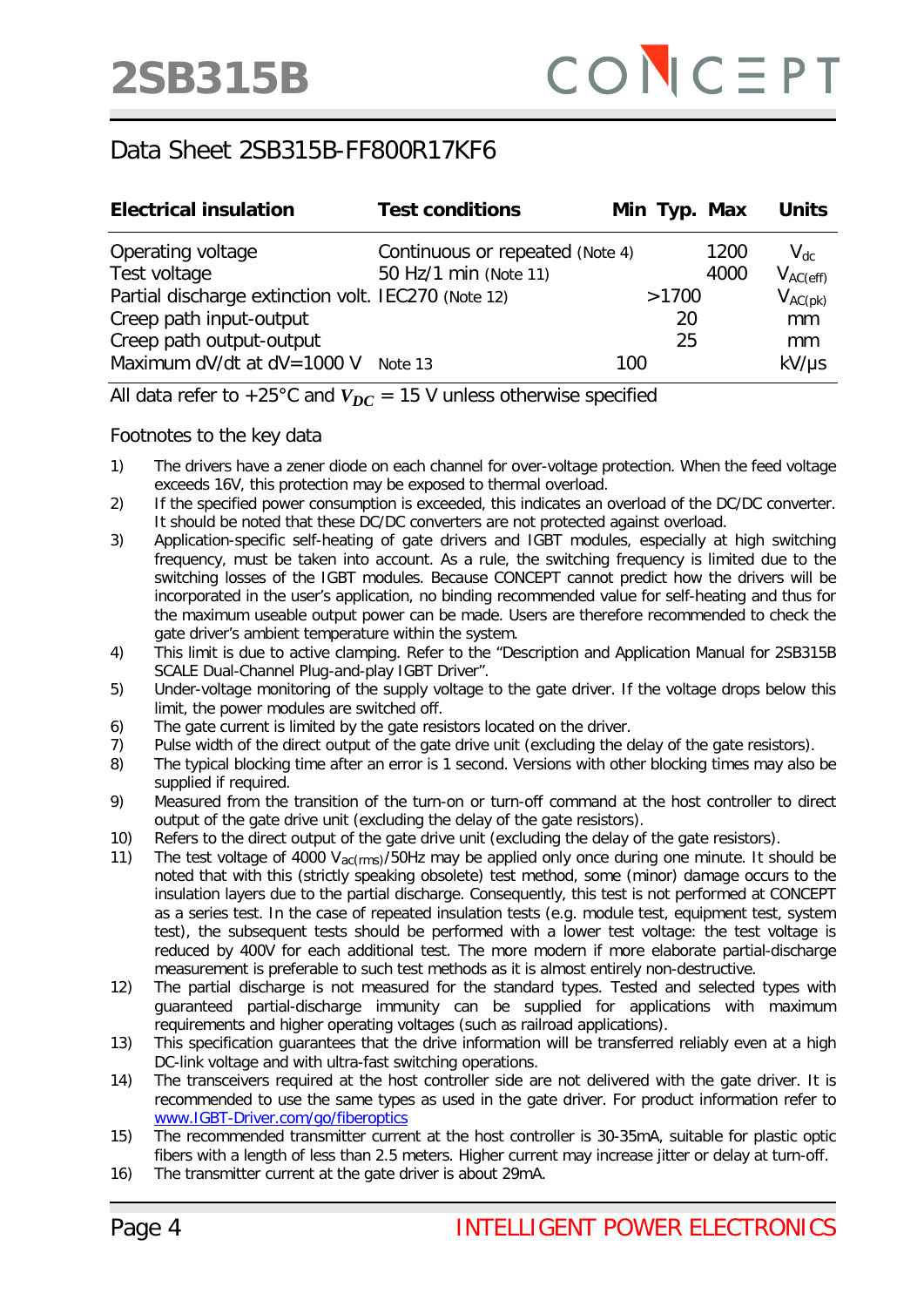

- 17) The recommended transmitter current at the host controller is 60mA.
- 18) The transmitter current at the gate driver is about 53mA.

#### **Important Notice**

The data contained in this product data sheet is intended exclusively for technically trained staff. Handling all high-voltage equipment involves risk to life. Strict compliance with the respective safety regulations is mandatory!

Any handling of electronic devices is subject to the general specifications for protecting electrostatic-sensitive devices according to international standard IEC 747-1, Chapter IX or European standard EN 100015 (i.e. the workplace, tools, etc. must comply with these standards). Otherwise, this product may be damaged.

#### **Legal Disclaimer**

This data sheet specifies devices but cannot promise to deliver any specific characteristics. No warranty or guarantee is given – either expressly or implicitly – regarding delivery, performance or suitability.

CT-Concept Technologie AG reserves the right to make modifications to its technical data and product specifications at any time without prior notice. The general terms and conditions of delivery of CT-Concept Technologie AG apply.

#### **Technical Support**

CONCEPT provides expert help for your questions and problems:

Internet: [www.IGBT-Driver.com/go/support](http://www.igbt-driver.com/go/Support)

#### **Quality**

The obligation to high quality is one of the central features laid down in the mission statement of CT-Concept Technologie AG. The quality management system covers all stages of product development and production up to delivery. The drivers of the SCALE series are manufactured to the ISO 9001 standard.